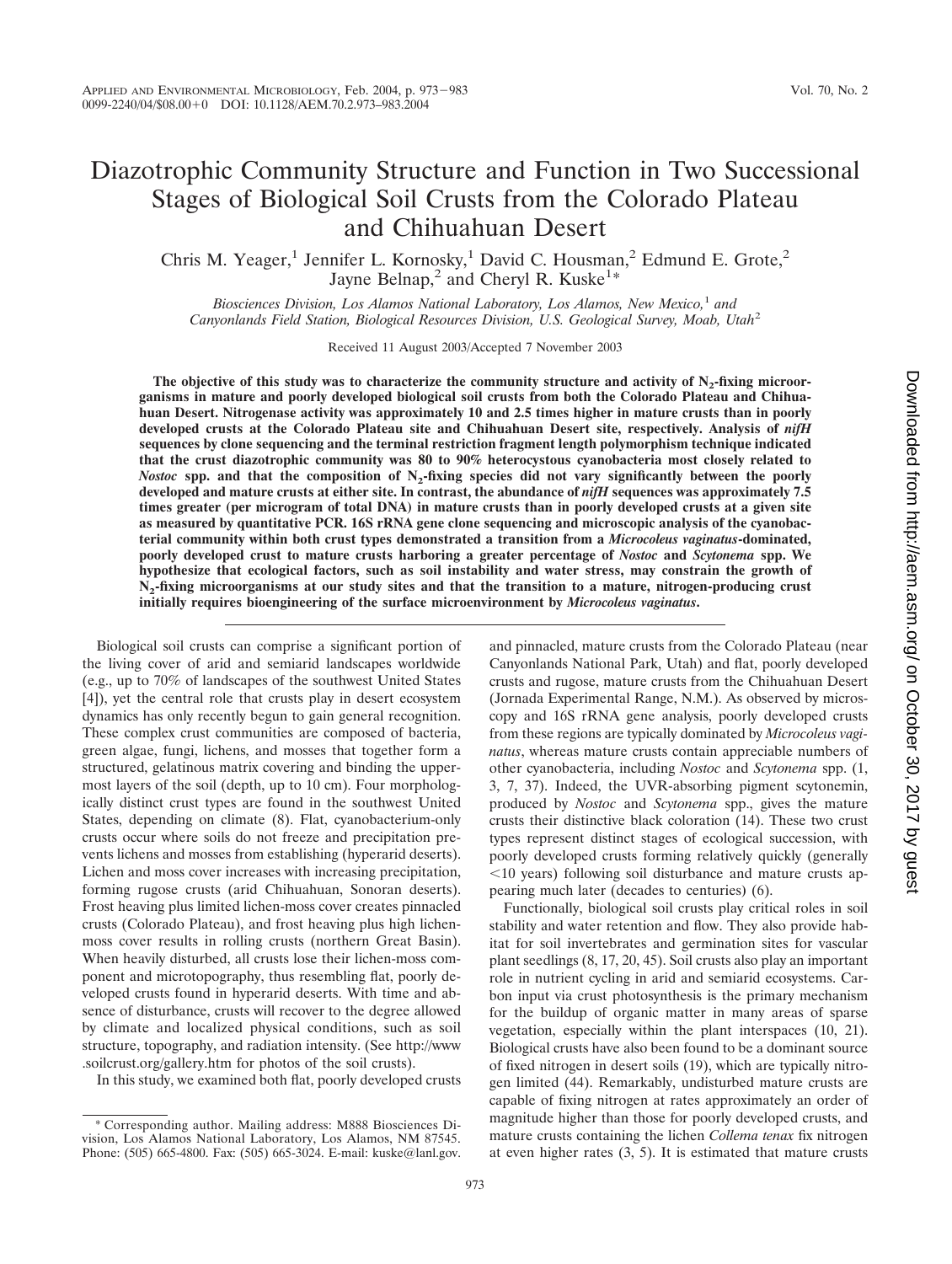input approximately 9 kg of N ha<sup>-1</sup> year<sup>-1</sup>, whereas the values for poorly developed crusts range from 0 to 1.4 kg of N ha<sup>-1</sup> year<sup>-1</sup> (3). Additionally, Evans and Belnap (18) have shown that crust disturbance in regions of the Colorado Plateau can have profound effects on nitrogen-fixing activity in the soil. Crust disturbance resulted in a 250% decrease in soil nitrogenase activity over a 30-year period in comparison to that of pristine sites, which led to a 25 to 75% loss of soil N content.

From morphological examination of biological soil crusts in combination with pure culture studies, it is thought that cyanobacteria and cyanolichens are key members of crust diazotrophic communities. *Nostoc* spp. have been implicated as the source of  $N_2$  fixation in *C. tenax* and are thought to contribute greatly to  $N_2$  fixation in mature crusts, along with freeliving *Nostoc* and *Scytonema* spp. (3, 28, 35). In poorly developed crusts, *M. vaginatus*, or possibly an epiphytic heterotroph associated with this cyanobacterium, has been considered a source of fixed nitrogen  $(39)$ .

Culture-based analysis of bacterial communities can lead to erroneous interpretations, since most bacterial species are not readily cultivated by routine methods, and, with the exception of heterocystous cyanobacteria, it is nearly impossible to identify  $N_2$ -fixing bacteria based on microscopic analysis alone. Therefore, the composition of the diazotrophic community associated with biological soil crusts has not been firmly established. Characterization of natural diazotrophic communities has been greatly enhanced by PCR amplification and sequence analysis of the gene encoding the reductase subunit of nitrogenase, *nifH*. Because phylogenetic relationships based on *nifH* sequences are largely congruent with those obtained from 16S rRNA gene data, *nifH* sequence analysis can be used to characterize the genetic diversity among natural  $N<sub>2</sub>$ -fixing populations and to examine the nitrogen-fixing potential of microbial communities in a culture-independent manner (41, 47, 49, 50).

The goal of the present study was to use *nifH* and 16S rRNA gene sequence analysis in combination with *nifH* terminal restriction fragment length polymorphism (T-RFLP) analysis to systematically characterize the diazotrophic community associated with poorly developed and mature crusts from two climatically distinct regions of the Southwest United States, the Colorado Plateau and the Chihuahuan Desert. The purpose was to provide information concerning the underlying community structure responsible for the differences in  $N<sub>2</sub>$  fixation exhibited by poorly developed and mature crusts at both of these sites.

#### **MATERIALS AND METHODS**

**Site and sampling characteristics.** Poorly developed (*Microcoleus* spp.-dominated) and mature (mixed cyanobacteria, lichen, and moss) biological soil crusts were collected near Canyonlands National Park (38°35.08'N, 109°49.16'W) in southeastern Utah and on the Jornada Experimental Range (32°31.80'N, 106°43.41W) in southern New Mexico during late summer/early fall 2002. The Canyonlands collection site was dominated by a pinyon-juniper woodland comprised of *Pinus edulis* (pinyon pine), *Juniperus osteosperma* (Utah juniper), and *Coleogyne ramosissima* (blackbrush). Samples were collected predominantly near blackbrush and in shrub interspaces. At the Jornada site, *Flourensia cernua* (tarbush) was the dominant plant, and samples were collected near bushes and from interspaces. The crust samples were largely devoid of plant debris and other visible organic matter. The Canyonlands soils are classified as a Rizno series loamy mixed, calcareous soil, and the New Mexico soil is a Regan series clay loam.

Previous sampling efforts of similar crusts from the Colorado Plateau show

that the population structure of crusts can vary widely on even the millimeter scale (25, 46). Consequently, multiple individual samples of each crust type (poorly developed and mature) were collected from each of the Canyonlands and Jornada sites and represented an area of approximately 1 acre in each site in order to capture the heterogeneity of each site. At Canyonlands the top 5 cm of crust and soil were collected intact by pushing a 6-in-diameter ABS pipe (5 cm in height) into the ground and then sliding a flat metal sheet under it to remove the intact core. At Jornada, we were not able to insert the 5-cm pipe into the soil, so crusts were removed onto flat metal sheets and the soils to a 5-cm depth were removed by hand trowel. The crust samples were frozen immediately with dry ice and transported to the laboratory, where they were stored at  $-80^{\circ}$ C. Nucleic acids were extracted from homogenized crust samples within 2 weeks of collection.

A set of 12 crust samples representing each crust type in each site (total of 48 samples) was used for all DNA-based analyses. For nitrogenase activity assay, chlorophyll *a* measurements, and microscopic analysis, either a portion of each original sample was used or additional samples were collected from the crusts as needed for each assay.

**Crust nitrogenase activity.** Nitrogen fixation was estimated using the acetylene reduction assay (5, 9, 27, 40). Five-centimeter-deep core samples were collected from poorly developed and mature crust samples from each site  $(n = 25$  to 27 for each crust type at each site). Crusts were removed onto flat metal sheets and sealed with permagum (Virginia KMP), wetted with distilled water, sealed above with flat polycarbonate sheets containing injection ports, and then injected with enough acetylene to create a  $>10\%$  acetylene atmosphere. After injection, samples were placed under fluorescent lights ( $\sim$ 700  $\mu$ mol m<sup>-2</sup> s<sup>-1</sup>) and incubated for 1 h at 24°C. Subsamples (4.0 ml) of the headspace were then withdrawn into vaccutainers and analyzed for acetylene and ethylene content on a Shimadzu (Kyoto, Japan) FID gas chromatograph equipped with a Hayesep-T column, using hydrogen as the carrier gas.

**Chlorophyll** *a* **measurements.** Chlorophyll *a* concentrations were estimated for eight crust samples of each crust type at each of the two sites (avoiding aboveground lichen thalli and moss tissue). Chlorophyll was extracted from the soil with  $\sim$ 90% acetone and measured with fluorescence and UV/visible absorption following high-performance liquid chromatography (HPLC) separation of the pigments. Samples  $(n = 8$  for each crust type at each site) were collected by taking 0.5-mm cores with 10.6-mm-diameter tubes. Samples were each homogenized by gentle mixing with a mortar and pestle. One gram of each homogenized sample was transferred to a clean mortar and pestle and ground with  $\sim$ 1 ml of distilled H<sub>2</sub>O, and then  $\sim$ 5 ml of HPLC grade acetone was added and the sample was ground again. The samples were transferred in  $\sim 90\%$  acetone to a 7-ml tissue grinder, where they were ground until all matter was pulverized. This liquid and soil sample was transferred, using  $\sim$ 90% acetone, to a 20-ml glass test tube. The test tube was covered with a blanket of nitrogen, topped with parafilm, and stored at 4°C overnight. The samples were filtered on GF/F Whatman filter paper under vacuum. The liquid was filtered into a graduated test tube and evaporated to 3 ml using a gentle stream of nitrogen gas. Samples were then transferred to an autosampler vial and stored in the refrigerated autosampler chamber at 4°C until analyzed by HPLC. Quantitative and qualitative HPLC analyses were performed using a chromatography system (Waters Corporation, Milford, Mass.) as previously described (11).

**Microscopic analysis of crust material.** Crust samples (0.5 g) from the Canyonlands site  $(n = 8$  for each crust type) were each separately ground with a mortar and pestle. Crust samples from the Jornada site  $(n = 12$  for each crust type, poorly developed or mature) were pooled according to crust type and homogenized. Five subsamples from each Jornada crust mix (poorly developed or mature) were then removed and ground with a mortar and pestle. Canyonlands ( $n = 8$  for each crust type) and Jornada ( $n = 5$  for each crust type) samples were treated similarly hereafter for microscopic analysis.

The crust samples were hydrated with 2 ml of distilled  $H_2O$ , shaken to mix, and incubated for 30 min at room temperature. This incubation has been found helpful in separating *Microcoleus* filaments from their polysaccharide sheaths. Following the incubation, the samples were briefly shaken and 2 drops were removed from the mix and placed on a microscope slide. For each sample mix, four slides were prepared. Ten randomly selected fields were examined under magnification  $\times 300$  for each slide. Cyanobacteria that were located within the eyepiece grid of each field were enumerated and identified.

**Soil crust DNA extraction.** All DNA-based analyses were conducted on a set of 12 crust samples representing each crust type in each of the two sites (48 total samples). Total DNA was extracted from Canyonlands crust material (including moss or lichen material) using a modified version of the protocol described by Griffiths et al. (24). Homogenized crust material (1 g) from each of 12 cores of poorly developed crusts and 12 cores of mature crusts was added separately to 24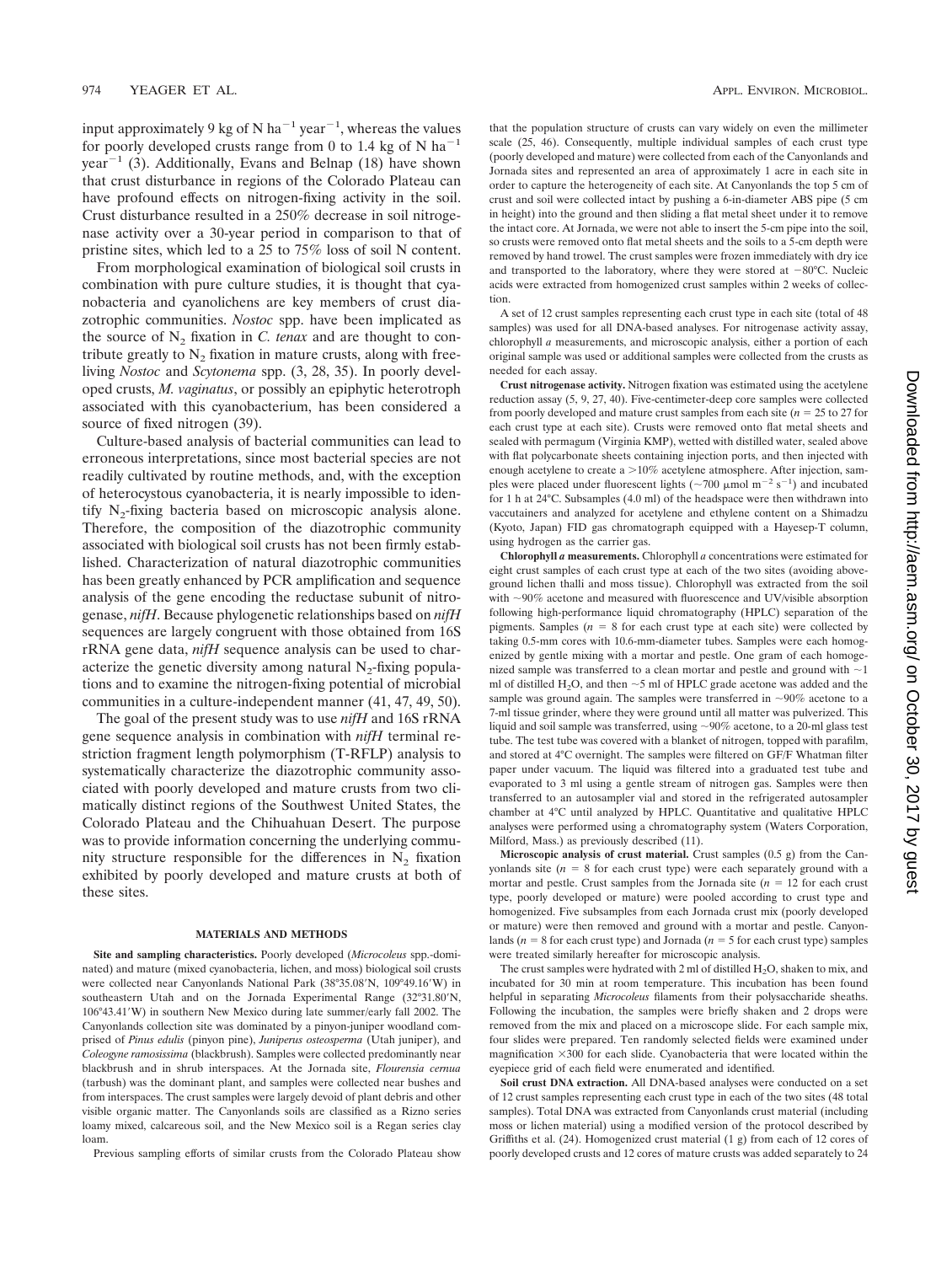2-ml bead-beating tubes containing 0.1- and 0.5-mm beads (450 mg each). Next, 0.5 ml of cetyltrimethylammonium bromide (CTAB) extraction buffer (10% CTAB dissolved in 0.7 M NaCl mixed with an equal volume of 240 mM potassium phosphate [pH 8.0]) and 0.5 ml of molecular biology grade phenol-chloroform-isoamyl alcohol (25:24:1) were added to each tube. Samples were disrupted by bead beating for 2 min at room temperature and centrifuged at 4°C for 5 min at  $16,000 \times g$ . The aqueous-phase material was withdrawn, added to an equal volume of chloroform-isoamyl alcohol (24:1), and then mixed gently to extract residual phenol. Samples were then centrifuged at 4°C for 5 min at 16,000  $\times$  g. The aqueous-phase material was removed and added to a  $0.1\times$  volume of 3 M ammonium acetate ( $pH$  5.2) and a  $0.6 \times$  volume of room-temperature isopropanol. DNA was precipitated by incubating the mix at room temperature for 30 min, followed by centrifugation at room temperature for 20 min at  $18,000 \times g$ . The supernatant was removed. The pellet was washed with ice-cold 70% ethanol, allowed to air dry for 15 to 30 min (depending on the size of the pellet), and suspended in 75  $\mu$ l of RNase-free water at room temperature for 10 to 15 min with occasional flicking of the tube.

Several variations of the Griffiths protocol were tested to extract DNA from Jornada crust material, without success. Therefore, instead of using the CTABorganic extraction step, a similar bead-beating protocol with a sodium dodecyl sulfate-based DNA extraction was used to obtain DNA from these samples (31). One milliliter of TENS (50 mM Tris [pH 8.0], 20 mM disodium EDTA, 100 mM NaCl, 1% [wt/vol] sodium dodecyl sulfate) and crust material (0.5 g from each of 12 cores of poorly developed crusts and 12 cores of mature crusts) were added to a bead-beating tube and incubated at 70°C for 1 h. The cells were then disrupted by bead beating (as described above) and centrifuged at room temperature for 10 min at  $12,000 \times g$ . The supernatant was collected, and DNA was precipitated with ethanol and pelleted by centrifugation for 10 min at 13,000  $\times$ *g*. The pellet was air dried and suspended in 50  $\mu$ l of distilled H<sub>2</sub>O. All DNA stock solutions were stored at  $-80^{\circ}$ C.

*nifH* **and cyanobacterium-specific 16S rRNA gene PCR.** PCR amplification of *nifH* gene fragments from crust DNA was performed using a nested protocol and degenerate primers designed to amplify *anfH* (encodes the reductase subunit of alternative dinitrogenases that contain only iron in the active site), *vnfH* (encodes the reductase subunit of alternative dinitrogenases containing iron and vanadium in the active site), and *nifH* (encodes the reductase subunit of dinitrogenases with an active site containing iron and molybdenum) sequences from the vast majority of known diazotrophs. Forward primer 19F (5-GCIWTYTAYGGIAARGG IGG) (41) and reverse primer nifH3 (5-ATRTTRTTNGCNGCRTA) (48) were used in the first amplification reaction, which contained 40 pmol of each primer,  $30 \text{ mM Tris-HCl (pH 8.3), } 50 \text{ mM KCl, } 2.5 \text{ mM MgCl}_2, 10 \mu g$  of bovine serum albumin, 200  $\mu$ M (each) deoxynucleoside triphosphates, 2.5 U of AmpliTaq DNA polymerase, LD (Applied Biosystems, Foster City, Calif.), and 1 to 2  $\mu$ l of crust DNA in a final reaction volume of 50 µl. Hot-start PCRs were carried out in an MJ Research (Waltham, Mass.) PT C-200 Peltier thermal cycler. Parameters for the reaction cycle were as follows: 95°C for 5 min, followed by 20 cycles of 48°C for 1 min, 72°C for 1 min, and 94°C for 45 s, with a 72°C final extension step for 10 min before holding at 4°C when the reaction was terminated.

For the second PCR, slight variations of primers nifH1 and nifH2 (48) were designed to generate forward primer nifH11 (5-GAYCCNAARGCNGACTC) and reverse primer nifH22 (5'-ADWGCCATCATYTCRCC). These primers (40 pmol each) were included in a 50- $\mu$ l reaction mix identical to the one described above, except that it contained 2.0 mM MgCl<sub>2</sub>, and 2  $\mu$ l from a 1:10 dilution of the first PCR mixture served as the template. The second PCR was performed as described above except that the annealing temperature was 55°C and the reaction cycle was repeated 32 times.

Amplification of cyanobacterium-specific 16S rRNA gene sequences was achieved using the forward primer CYA359F (5-GGGGAATYTTCCGCAAT GGG) and reverse primers CYA781RA (5-GACTACTGGGGTATCTAATC CCATT) and CYA781RB (5-GACTACAGGGGTATCTAATCCCTTT) (33). Approximately 1 to 2 ng of crust DNA was added to a reaction mixture (total volume,  $30 \mu$ ) containing the following:  $15 \mu$ l of iQ SYBR Green Supermix (Bio-Rad, Hercules, Calif.), 22.5 pmol of CYA359F, and 11.25 pmol of each CYA781RA and CYA781RB. PCR amplification was carried out in 96-well PCR plates with a Bio-Rad iCycler as follows: 95°C for 7 min, followed by 35 cycles of 95°C for 30 s, 65°C for 30 s, and 72°C for 30 s.

**Cloning, sequencing, and phylogenetic analysis.** Clone libraries were generated with the TOPO TA cloning kit for sequencing and TOP10 chemically competent *Escherichia coli* (Invitrogen). Libraries were generated from two to three individual crust DNA samples from each crust type at each site, and the numbers of clones sequenced are presented in Table 1. Poor sequence quality or the presence of PCR chimeras (identified with the Chimera\_Check program of the Ribosomal Database Project II [16] and by visual inspection of sequence

TABLE 1. Clone libraries generated in this study

| Site        | Crust type       | Library<br>type $\alpha$ | No. of<br>clone<br>libraries | No. of<br>clones/<br>library |
|-------------|------------------|--------------------------|------------------------------|------------------------------|
| Canyonlands | Poorly developed | 16S cyano                | 3                            | 30                           |
| Canyonlands | Poorly developed | nifH                     | 3                            | $30 - 35$                    |
| Canyonlands | Mature           | 16S cyano                | 3                            | 30                           |
| Canyonlands | Mature           | nifH                     | 3                            | $30 - 35$                    |
| Jornada     | Poorly developed | 16S cyano                | 2                            | $44 - 46$                    |
| Jornada     | Poorly developed | nifH                     | 2                            | $44 - 46$                    |
| Jornada     | Mature           | 16S cyano                | 2                            | $44 - 46$                    |
| Jornada     | Mature           | nifH                     | 2                            | $44 - 46$                    |

*<sup>a</sup> nifH* and 16S rRNA gene libraries were paired for each site (i.e., DNA from the same crust samples were used to amplify both *nifH* and 16S rRNA genes).

alignments) precluded the analysis of 9 to 29% of the sequences obtained from each library. Alignment of DNA sequences was performed using Clustal X v1.81 and visually inspected with the BioEdit sequence alignment editor (26). Translations and phylogenetic analysis of sequences were performed with MEGA version 2.1 (30). The 16S rRNA gene and *nifH* DNA dendrograms were constructed using the minimum-evolution function of the software program MEGA version 2.1 with initial trees obtained by the neighbor-joining (NJ) method. Distances were calculated with the Kimura two-parameter algorithm and pairwise deletion of gaps and missing data.

**T-RFLP analysis of** *nifH* **PCR products.** Fluorescent *nifH* fragments were generated via nested PCR amplification (as described above) of crust DNA obtained from each of 12 cores of poorly developed crusts and 12 cores of mature crusts using 5-carboxyfluorescein-labeled nifH11 primer in the second reaction. For each crust sample, three individual PCRs were performed, which were subsequently pooled, concentrated using a speedvac, and applied to a 2.5% agarose gel for fragment separation. A 358-bp band was excised from the gel, and DNA was isolated using the Qiagen (Chatsworth, Calif.) QIAquick gel extraction kit. The purified amplicons were quantified by running subsets of samples alongside the Precision molecular mass standard (Bio-Rad) on a 2.8% agarose gel and analyzing band intensities with Science Lab 99 Image Gauge version 3.3 software (Fuji Photo Film Co., Tokyo, Japan). Fifty nanograms of purified *nifH* amplicons were digested with 2.5 U of *Mae*III (Roche Diagnostics Co., Indianapolis, Ind.) at 55 $^{\circ}$ C for 4.5 h, and 1 µ of the restriction digest was heated to dryness at 95 $^{\circ}$ C (2.5 min). The DNA was then suspended in 2.25  $\mu$ l of loading buffer (0.25  $\mu$ l of Genescan 500 TAMRA size standard [Applied Biosystems], a 5:1 mixture of deionized formamide-blue dextran, and 25 mM EDTA), denatured at 95°C for 2.5 min, and immediately placed on ice. Samples  $(1.5 \mu l)$  were then loaded onto a 5% denaturing polyacrylamide gel (Long Ranger Singel Packs; ABI), and fragments were separated by electrophoresis at a constant temperature (51°C) and voltage (3,000 V) for 2.5 h. Genescan version 3.1 software (ABI) was used to analyze fragment sizes and peak fluorescence intensities. Three replicate T-RFLP profiles were generated per sample for Canyonlands DNA, and duplicate T-RFLP profiles were generated per sample for Jornada DNA.

For analysis of T-RFLP data, peak areas for each sample were converted to a percentage of the total peak area (total fluorescence) for that sample. Peaks that represented at least 0.5% of the total peak area for a given sample were included in our analysis; peaks below this threshold were assigned a value of 0%. The peak area percentage values from the replicate T-RFLP profiles were then averaged to yield a quantitative representation of the occurrence of *nifH* fragment types in each crust DNA sample. Peak area fluorescence values ranged from 500 to 200,000 fluorescence units. Peaks included in the analysis were easily assigned to individual peaks in each profile by visual inspection and could be readily aligned with peak data from the other profiles.

*nifH* **quantitative PCR.** Primers CY81F (5-GYGCTGTNGAAGATATWG AAC) and CY226R (5'-GCCGTTTTCTTCCAAGAAGTT) were designed to amplify a 145-bp fragment from each of the *nifH* sequence types that we had recovered from Canyonlands biological soil crusts by PCR and cloning. Quantitative PCR amplifications were carried out in  $30$ - $\mu$ l reaction mixtures containing 15 µl of iQ SYBR Green Supermix, 15 pmol of each CY81F and CY226R, and approximately 12 ng of crust DNA as template. PCR amplification of each sample was carried out in triplicate in 96-well PCR plates with a Bio-Rad iCycler as follows:  $95^{\circ}$ C for 7 min, followed by 45 cycles of  $95^{\circ}$ C for 30 s,  $55^{\circ}$ C for 25 s, and 72°C for 30 s. The Icycler iQ Optical System Software Version 3.0a (Bio-Rad) was used to analyze data, and the PCR baseline subtraction curve fit function was used to automatically determine threshold cycle  $(C<sub>t</sub>)$  values. Indi-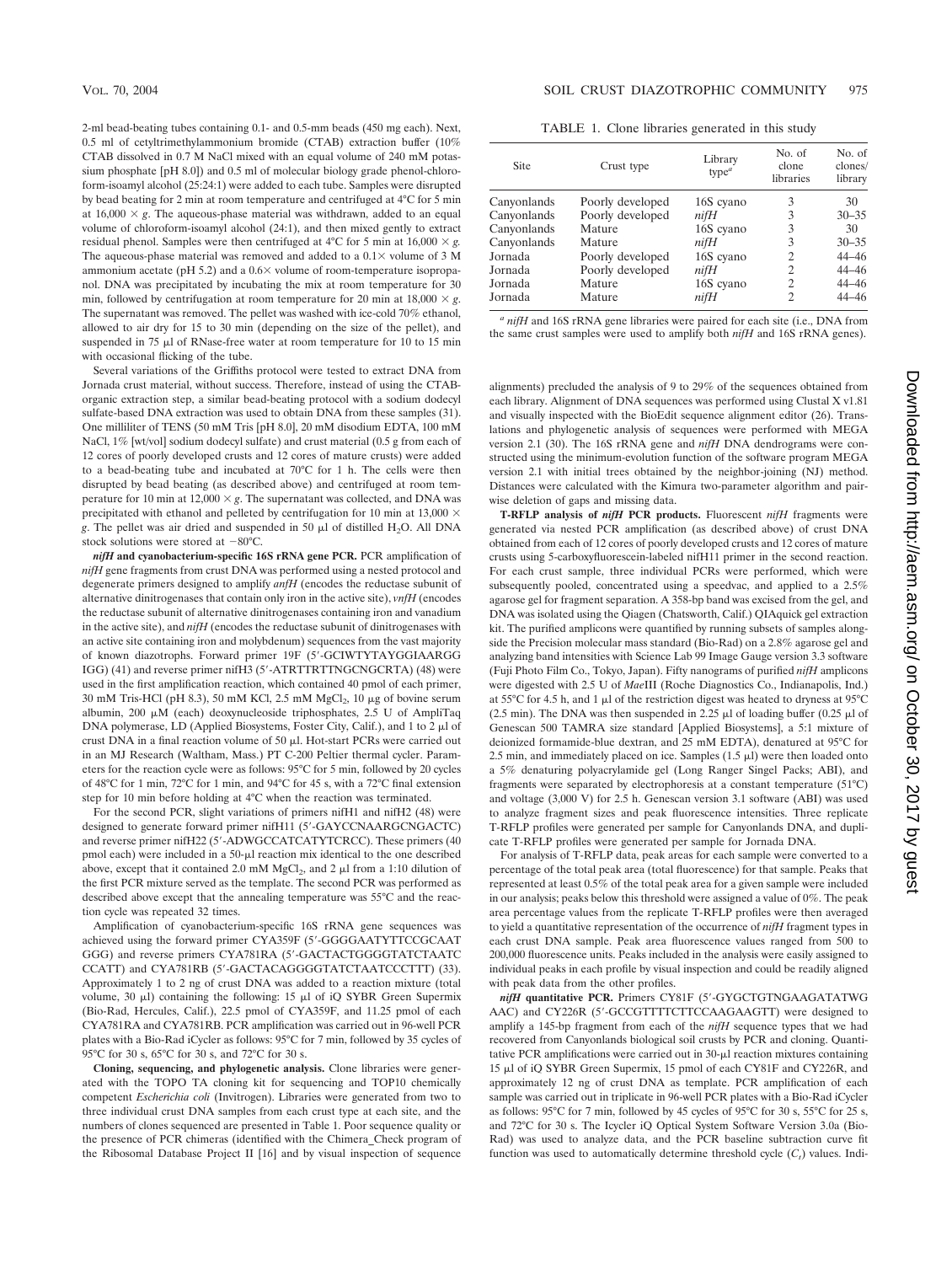TABLE 2. Estimates of microbial biomass associated with biological soil crusts

|                                                      | Microbial biomass <sup>a</sup>                           |                                                           |  |
|------------------------------------------------------|----------------------------------------------------------|-----------------------------------------------------------|--|
| Crust source                                         | Chlorophyll a content<br>$(\mu \text{g g of soil}^{-1})$ | DNA extracted<br>$(\mu g g \text{ of } \text{soil}^{-1})$ |  |
| Canyonlands, poorly developed<br>Canyonlands, mature | $10.8 \pm 1.6^b$<br>$20.8 \pm 0.4$                       | $12.3 + 2.1$<br>$28.6 \pm 4.3$                            |  |
| Jornada, poorly developed                            | $5.9 \pm 1.3$                                            | $8.2 \pm 1.3$                                             |  |
| Jornada, mature                                      | $5.8 \pm 0.8$                                            | $19.6 \pm 0.9$                                            |  |

 $a$  Chlorophyll  $a$  was used as an estimate of cyanobacterial biomass, and the amount of DNA extracted was used as an estimate of the total microbial biomass.

amount of DNA extracted was used as an estimate of the total microbial biomass.<br>*b* Values are reported as means  $\pm$  standard errors (*n* = 8 for chlorophyll *a* measurements;  $n = 12$  for DNA measurements).

vidual PCR amplifications were repeated at least two times with template DNA obtained from each of 10 cores of poorly developed crusts and 10 cores of mature crusts from each site.

**Nucleotide sequence accession numbers.** Sequences were deposited in Gen-Bank under accession numbers AY360961 to AY360977 for *nifH* clusters and AY360978 to AY361002 for representative cyanobacterium 16S rRNA gene sequences.

## **RESULTS**

**Microbial biomass and nitrogenase activity associated with biological crusts.** Two methods were used to obtain estimates of the microbial biomass associated with the Canyonlands and Jornada crust samples. First, chlorophyll *a* concentrations were measured to estimate the free-living cyanobacterial biomass (34). Second, the bead-beating DNA extraction procedures used in this study preferentially isolate microbial DNA based on the size of the beads used (http://www.biospec.com) and do not effectively disrupt lichen thalli or moss tissues. Thus, the amount of DNA extracted from crust material was used to provide a rudimentary estimate of the associated microbial biomass.

Both the cyanobacterial and total microbial biomass measured in Canyonlands crusts were approximately two times higher in mature crusts than in poorly developed crusts, as determined by chlorophyll *a* and DNA content, respectively (Table 2). With Jornada crusts, approximately 2.5 times more DNA was extracted from the mature crust material than from poorly developed material, yet essentially no difference was observed between the amount of chlorophyll *a* extracted from the two crust types at this site. With mature and poorly developed crust samples from Canyonlands and poorly developed crust samples from Jornada, the ratio of chlorophyll *a* to DNA extracted from a given sample (wt/wt) averaged 0.7 to 0.9, whereas the ratio averaged 0.3 for the Jornada mature crust samples. Although it is difficult to provide a satisfactory explanation for the low chlorophyll *a*/DNA ratio measured in the Jornada mature crust material from the existing data, it is possible that fungus-, heterotrophic bacterium-, or lichen-associated DNA comprised a significantly higher proportion of the total extracted DNA in the Jornada mature crust samples than in the others.

Consistent with results of previous studies (21), nitrogenase activity measured by acetylene reduction was greater in mature crust material than in poorly developed crust material collected from both the Canyonlands (10-fold increase) and Jornada (2.6-fold increase) sites (Fig. 1).



FIG. 1. Nitrogenase activity associated with poorly developed and mature crusts at the Canyonlands and Jornada sites measured with the acetylene reduction method. The bars represent the mean  $\pm$  standard error for 25 to 27 crust cores. The means of the poorly developed and mature crust activities at each site were significantly different from each other as determined by Student's *t* test.

*nif***H sequence analysis.** To determine the putative identities of bacterial species that carry out nitrogen fixation in the Canyonlands and Jornada crust samples, *nifH* PCR products were obtained from both sites, cloned, and sequenced (Table 1). The majority (90%) of sequences from both sites were tentatively classified as *Nostoc*-type *nifH* based on BLASTn searches and phylogenetic analysis of the sequences (Fig. 2). The *Nostoc*-like *nifH* sequences were grouped into 12 distinct clusters (A to L) by distance analysis of DNA sequences. Sequences within each cluster were at least  $95\%$  similar (most were  $>98\%$ similar), and all *Nostoc*-type *nifH* sequences were at least 84% similar to each other. Although the *nifH* DNA sequence clusters were obviously distinct from one another by DNA comparison, several of the consensus sequences representing each cluster encoded identical polypeptides (A and D, H and I). Additionally, some of the translated *nifH* sequences were identical to known sequences. The consensus NifH sequences of clusters B, E, and J were identical to those from *Scytonema* sp., *Nostoc* sp. N2, and *Anabaena* sp. I1, respectively. Three NifH consensus sequences obtained in the present study were identical to NifH protein sequences previously identified in bacteria isolated from Canyonlands crust material (39). The consensus sequence for cluster F was identical to that from Utah soil crust isolate M, and the consensus sequence for clusters H and I was identical to that from Utah soil crust isolate B.

Seven percent (20 of 283) of the *nifH* sequences comprised cluster O and were most closely related to *nifH* from the uncultured bacterium NIS10-1, which was recovered from dead stands of the smooth cordgrass, *Spartina alterniflora*, in a salt marsh on Sapelo Island, Ga. (32). However, 13 of the sequences in this cluster were recovered from just one of the mature crust samples from Canyonlands. Other *nifH* sequences recovered from the crusts were most closely related to *nifH* sequences from the cyanobacteria, *Microcoleus chthonoplastes* (cluster N) and *Bradyrhizobium* sp. IRBG2 (cluster P). Finally, four sequences obtained from Jornada poorly developed crust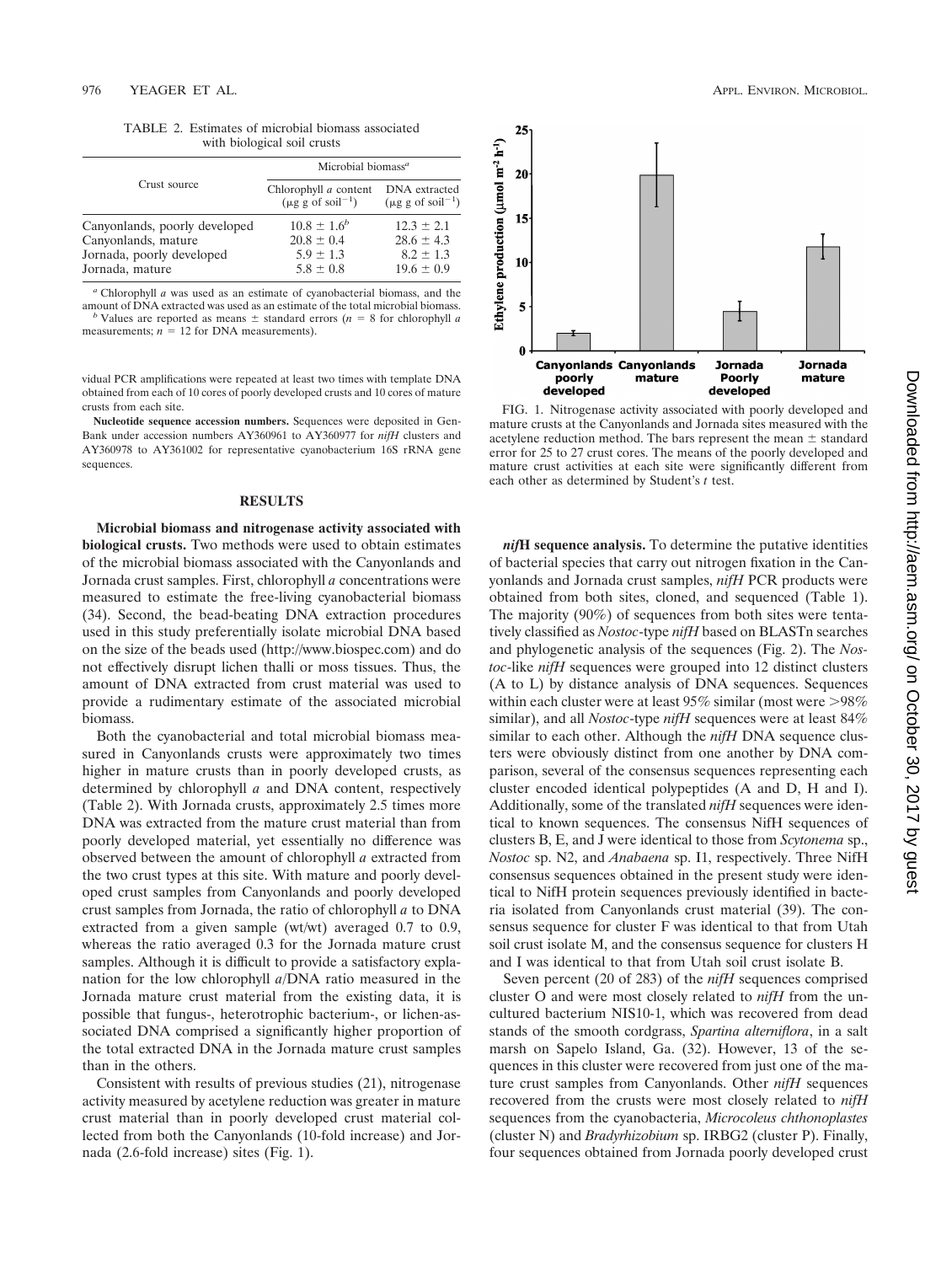

FIG. 2. Sequence analysis of *nifH* clones recovered from biological soil crusts. Sequences were grouped into clusters (A to Q) based on visual inspection of alignments, distance data, and NJ trees. Similarity (percent) was determined between all members of each group(s). Clusters were assigned to known taxa (*Nostoc-like*, cyanobacteria,  $\alpha$ -proteobacteria, or cluster IV) based on BLASTx searches and NJ tree analysis. The percentage of each *nifH* sequence type recovered from each crust type and site is listed in the table next to the corresponding *nifH* cluster. Values with an asterisk represent sequences that could not be readily assigned to any cluster (all were *Nostoc*-like sequences, however). Abbreviations: CP, Canyonlands poorly developed; CM, Canyonlands mature; JP, Jornada poorly developed; JM, Jornada mature.

samples comprised cluster Q and grouped deeply within cluster IV of *nifH* sequences as defined by Chien et al. (15). These sequences are very divergent, and it is unknown if they encode functional NifH proteins (13, 15).

**T-RFLP analysis of** *nif***H sequences.** Using small clone libraries, it is difficult to quantify the relative abundance of sequence types within a population, and it is expensive and time consuming to construct and analyze numerous, large clone libraries. However, with certain functional genes or limitedscope 16S rRNA gene surveys, T-RFLP analysis can provide a semiquantitative representation of sequence distribution (richness) and relative abundance (evenness) between samples in a timely and affordable fashion. By determining a computersimulated, theoretical terminal restriction fragment (TRF) size for each *nifH* sequence type (clusters in Fig. 2) identified in our *nifH* clone libraries, individual TRFs could be paired with *nifH* sequence types. Therefore, the relative contribution of each *nifH* sequence type to the total *nifH* sequence pool for a given crust sample could be established via T-RFLP analysis. Because we retrieved and analyzed approximately 140 sequences each from Canyonlands and Jornada, the *nifH* sequence clusters shown in Fig. 2 should represent the majority of amplifiable *nifH* sequence types found at these two study sites. Preliminary analysis of *nifH* sequences obtained from Canyonlands crust material led us to use *Mae*III to generate T-RFLP profiles for optimal differentiation of the various *nifH* sequence types present in the crusts.

The results shown in Fig. 3 demonstrate that the frequencies of the theoretical *MaeIII* TRFs (determined by in silico digestion of *nifH* clones) were similar to the observed *MaeIII* TRF frequencies (determined from T-RFLP profiles) in pooled samples from poorly developed and mature crusts collected at both the Canyonlands and Jornada sites. These results gave us confidence that *nifH* T-RFLP data could be used to approximate the relative abundance of *nifH* sequence types P, Q, N, E, H, O, I, and F within crust samples from the Canyonlands and Jornada sites. Sequence types A, B, C, D, G, J, K, L, and M (all Nostoc-type *nifH*, except the cyanobacterial-like cluster M) were all expected to yield a single 266-bp TRF with the *MaeIII* digestion; therefore, they could not be discriminated from one another.

Subsequently, T-RFLP analysis was used to examine the distribution and relative abundance of *nifH* sequences amplified from 12 mature and 12 poorly developed crust cores collected from each of the Jornada and Canyonlands sites. The *Mae*III profiles generated from mature and poorly developed crusts from Canyonlands were similar, with the only major difference being the increased abundance of two TRFs, 54 and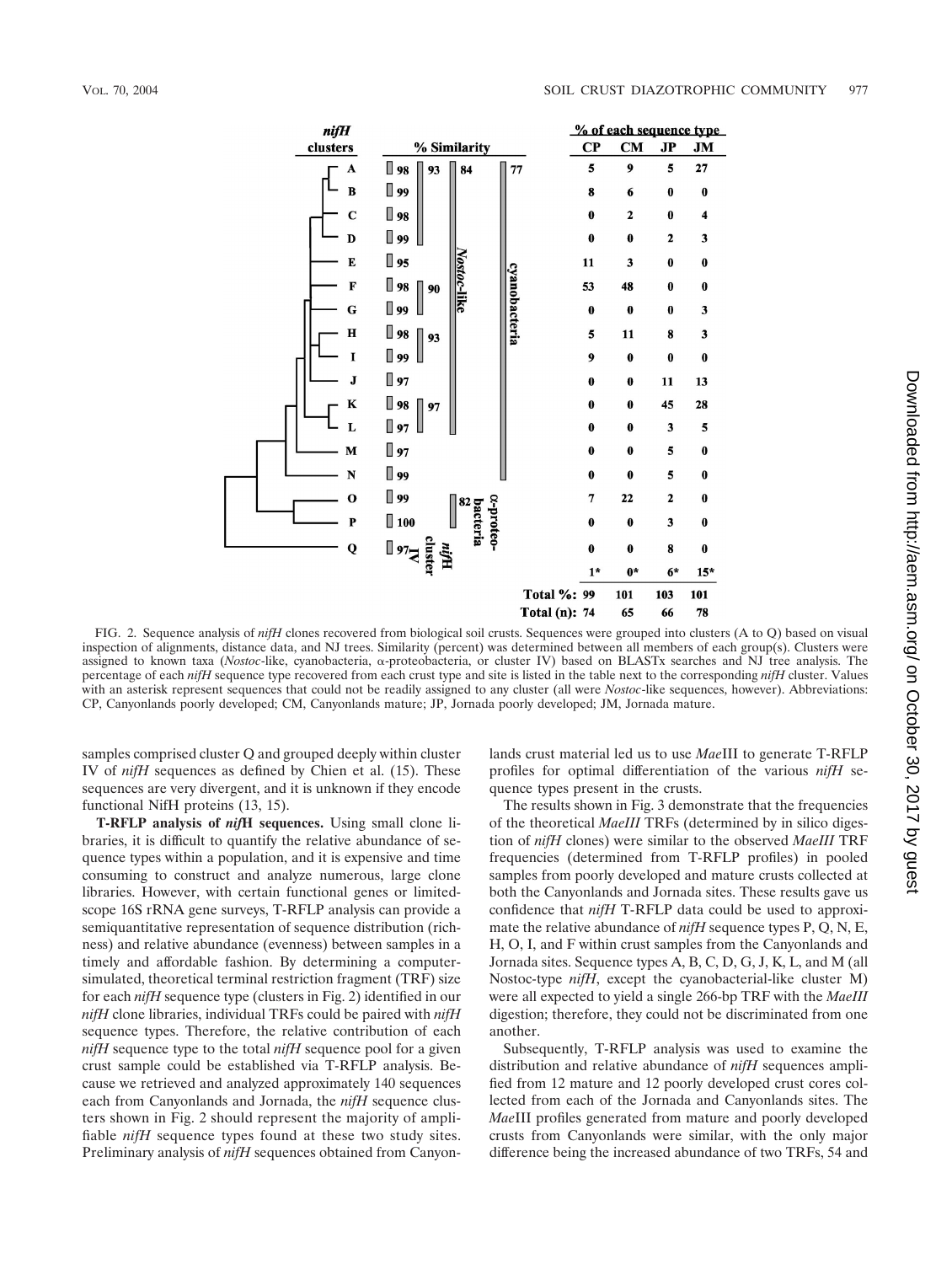

FIG. 3. Comparison of the theoretical frequencies of *nifH* TRFs versus the observed frequencies of *nifH* TRFs in Canyonlands and Jornada crusts. Bars labeled Theoretical represent the average theoretical TRF abundance (percent) determined by in silico *Mae*III digestion of *nifH* clone sequences obtained from DNA isolated from the same crust cores used for the T-RFLP analysis described below (three Canyonlands clone libraries for each crust type, two Jornada clone libraries for each crust type). Bars labeled Observed represent the average observed TRF abundance (percent) determined from T-RFLP profiles of three poorly developed or three mature Canyonlands crust cores (CP and CM, respectively) or two poorly developed or two mature Jornada crust cores (JP and JM, respectively).

250 bp in length, in most of the poorly developed crust profiles (Table 3). Likewise, the mature and poorly developed crust profiles generated from Jornada samples were similar to each other. The only noticeable difference was the presence of an additional 120-bp TRF in some mature crust profiles and a slightly greater abundance of 330- and 358-bp TRFs in the poorly developed crust profiles. The results presented in Table 3 suggest that the differences between *nifH*-containing members of the crust are much greater between geographic sites (Canyonlands and Jornada) than between crust types (poorly developed versus mature). However, comparisons between sites (Canyonlands versus Jornada) should be approached judiciously because different extraction procedures were utilized to obtain crust DNA from the two sites and because the sequence analysis did not consist of an equal sample size for each site.

A total of 10 distinct TRFs were identified in crust material from the Canyonlands and Jornada sites. Three TRFs (26, 266, and 330 bp) represented 70 to 80% of the *nifH* sequences obtained from the Canyonlands poorly developed and mature crust samples. One *nifH* TRF (the 266-bp TRF) comprised approximately 80% of the *nifH* sequences retrieved from both Jornada crust types. Inspection of standard deviations displayed in Table 3 and the raw T-RFLP data revealed that the

TABLE 3. Average abundance (%) of each *nifH* TRF observed for poorly developed (P) and mature (M) crust samples from the Canyonlands and Jornada sites

|                       | Corresponding <i>nifH</i><br>sequence cluster <sup>b</sup> | Putative phylogenetic<br>classification <sup><math>c</math></sup> | Avg <i>nifH</i> TRF abundance $(\%)^a$ |                |                |                |
|-----------------------|------------------------------------------------------------|-------------------------------------------------------------------|----------------------------------------|----------------|----------------|----------------|
| nifH TRF<br>size (bp) |                                                            |                                                                   | Canyonlands                            |                | Jornada        |                |
|                       |                                                            |                                                                   | P                                      | M              | P              | M              |
| 358                   | D                                                          | $\alpha$ -Proteobacteria                                          |                                        |                | $3.7 \pm 4.9$  | $1.5 \pm 2.4$  |
| 330                   |                                                            | Cvanobacteria                                                     | $11.8 \pm 4.2$                         | $12.6 \pm 3.0$ | $4.4 \pm 1.9$  | $1.9 \pm 0.4$  |
| 266                   | A, B, C, D, G, J, K, L, M                                  | Nostoc/cyanobacteria <sup>d</sup>                                 | $22.9 \pm 11.0$                        | $28.9 \pm 5.3$ | $79.0 \pm 4.9$ | $82.8 \pm 4.3$ |
| 250                   |                                                            | Nostoc                                                            | $10.1 \pm 6.2$                         | $2.5 \pm 2.5$  | $0.4 \pm 0.9$  | $0.3 \pm 0.6$  |
| 126                   | H                                                          | Nostoc                                                            | $5.5 \pm 1.7$                          | $6.0 \pm 1.8$  | $9.2 \pm 4.1$  | $7.8 \pm 3.1$  |
| 120                   |                                                            | $\alpha$ -proteobacteria                                          | $7.6 \pm 8.2$                          | $7.2 \pm 5.9$  |                | $2.4 \pm 3.4$  |
| 113                   |                                                            | Unknown                                                           |                                        |                | $1.6 \pm 0.7$  | $1.8 \pm 0.8$  |
| 107                   |                                                            | Unknown                                                           | $0.6 \pm 0.3$                          | $0.6 \pm 0.2$  | $1.2 \pm 0.4$  | $1.2 \pm 0.3$  |
| 54                    |                                                            | <i>Nostoc</i>                                                     | $4.8 \pm 2.7$                          | $0.5 \pm 0.4$  |                |                |
| 26                    |                                                            | <b>Nostoc</b>                                                     | $36.0 \pm 7.4$                         | $41.1 \pm 7.4$ |                |                |

<sup>*a*</sup> Values represent the average peak fluorescent area of each TRF from 12 individual crust samples including standard deviations ( $n = 12$ ).<br>
<sup>*b*</sup> *nifH* sequence cluster(s) (Fig. 2) expected to yield the corresponding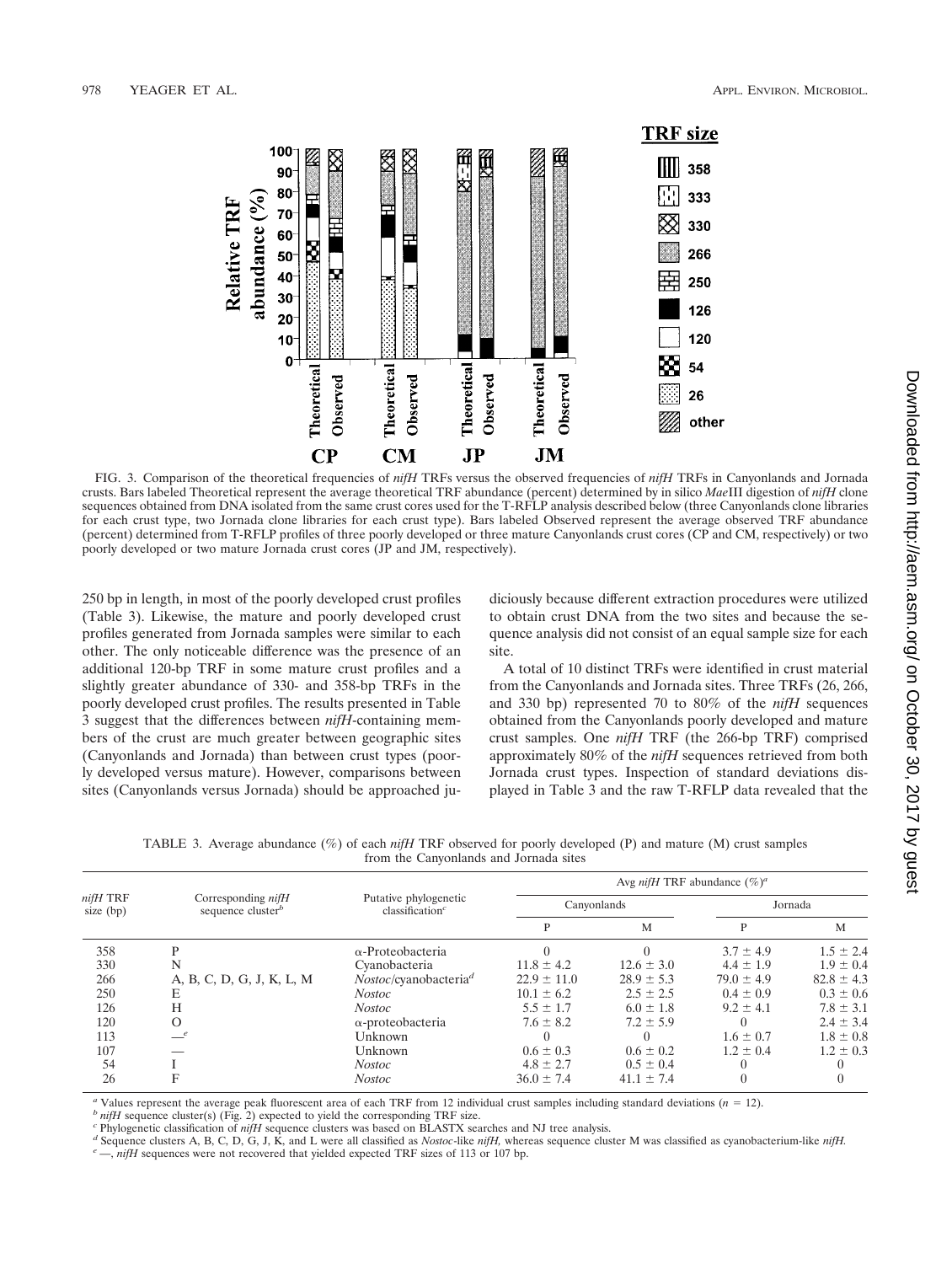TABLE 4. *nifH* copies in crust material determined by quantitative PCR

| Crust source                                                                                         | No. of $nifH$<br>copies/ng of DNA <sup>a</sup>               | No. of $niH$<br>copies/g of soil <sup>b</sup>                                          |
|------------------------------------------------------------------------------------------------------|--------------------------------------------------------------|----------------------------------------------------------------------------------------|
| Canyonlands, poorly developed<br>Canyonlands, mature<br>Jornada, poorly developed<br>Jornada, mature | $93 + 19$<br>$685 \pm 152$<br>$223 \pm 92$<br>$1719 \pm 582$ | $1.1 \times 10^{6}$<br>$2.0 \times 10^7$<br>$1.8 \times 10^{6}$<br>$3.4 \times 10^{7}$ |
|                                                                                                      |                                                              |                                                                                        |

Values represent the means  $\pm$  standard errors for 10 crust cores.

b Assumes a 100% extraction efficiency of DNA from crust material.

occurrence and abundance of most TRFs was reasonably consistent across all 12 samples examined for each crust type. However, the average abundance of the 120-bp TRF in both mature and poorly developed crusts from Canyonlands was skewed upward due to the overabundance of this TRF in two to three samples from each crust type. This was also the case with the 120-bp TRF obtained with the Jornada mature crust samples. Also, the abundance of the 358-bp TRF was skewed upward in both Jornada poorly developed crusts and mature crusts due to the overabundance of this TRF in one to two samples from each crust type.

**Quantitative** *nifH* **PCR.** Quantitative PCR was used to determine the relative amounts of *nifH* sequences in mature and poorly developed crusts from both the Canyonlands and Jornada sites. The efficiency of the CY81F-CY226R primer set was tested separately on each *nifH* sequence type recovered in our crust clone libraries. With the exception of the rare *nifH* sequence types represented by clusters N, O, and Q, the *nifH* sequence types exhibited similar amplification efficiencies with this primer pair (data not shown).

A standard curve mix for the *nifH* quantitative PCR was prepared by mixing purified plasmid DNA, containing *nifH* inserts representing each of the sequence types obtained from the cloning and sequencing experiments, in ratios to approximate the *nifH* sequence distribution found in the poorly developed and mature crusts from the Canyonlands and Jornada sites. The *nifH* copy number in each standard curve mix was calculated, and an appropriate dilution series was prepared to generate the standard curve samples for each quantitative PCR. The standard curve generated with these primers was linear for *nif*H concentrations covering 8 orders of magnitude, and the reaction was specific for the expected 145-bp fragment, with the exception of primer dimer formation that was evident after 35 cycles (data not shown).  $C_t$  values for all of the crust samples tested in this study were between 24 and 31 cycles, well within the standard curve. It was also demonstrated that the amplification efficiency of the standard curve mix (at concentrations yielding  $C<sub>t</sub>$  values of 15 to 22 cycles) was not altered when the PCR mixture was spiked with crust DNA samples (data not shown). Thus, the effect of any inhibitory substances that may have been present in the crust DNA samples (e.g., humic acids) was negligible on the *nifH* quantitative PCR assay.

The quantitative PCR protocol was used to determine the total copy number of amplifiable *nifH* sequences in DNA extracted from 10 poorly developed crust samples and 10 mature crust samples from both Canyonlands and Jornada (Table 4). Notably, the *nif*H copy number per unit of DNA was approximately 7.5 times larger in the mature crusts from both sites than from the corresponding poorly developed crust material, suggesting that the number of diazotrophic species relative to other microbial species is greater in mature crusts than in poorly developed crusts for both the Jornada and Canyonlands sites. Additionally, a rough estimate of the population size of N<sub>2</sub>-fixing bacteria in biological soil crusts from the Jornada and Canyonlands sites can be derived from this data. Assuming a DNA extraction efficiency of 100% from crust material and the presence of two *nifH* gene copies per bacterial cell, data from our *nifH* quantitative PCR experiments set the number of diazotrophs in the biological soil crusts from the Jornada and Canyonlands sites within the range of  $5 \times 10^5$  to  $2 \times 10^7$  cells g of soil<sup>-1</sup>.

**Cyanobacterial 16S rRNA gene analysis.** Because the majority of *nifH* sequences recovered from crusts were putatively identified as cyanobacterium-like *nifH*, we performed sequence analysis of cyanobacterial 16S rRNA genes amplified from poorly developed and mature crusts. The sequences were grouped into eight distinct clusters (Fig. 4). Although branching order was unstable, the clusters shown in Fig. 4 remained intact, whether the sequences were analyzed by the NJ or maximum-likelihood methodology (data not shown).

The majority of sequences recovered from all crusts were related to *Microcoleus* spp., most closely to *M. vaginatus* (Vaucher) Gomont (Table 5). Other sequences that grouped within the larger *Microcoleus* cluster were most closely related to isolates of *Microcoleus sociatus*, *Microcoleus steenstruppi*, and *Phormidium murrayii*. The 16S rRNA gene sequence pools from the poorly developed crusts of Canyonlands and Jornada contained 95 and 100% *Microcoleus*-like sequences, respectively, while mature crusts from these sites contained 74 and 93% *Microcoleus*-like sequences, respectively. Within our broadly defined *Microcoleus* cluster (Fig. 4), a set of sequences formed a smaller cluster (containing JL76, DGE band 11B, etc.) that was most closely related to sequences from *M. steenstruppi* isolates but was clearly distinct from known members of this group.

*Nostoc-* and *Scytonema*-like sequences were not recovered from poorly developed crust material from either site, while 4% (3 of 70) and 5% (2 of 43) of the sequences recovered from the Canyonlands and Jornada mature crusts, respectively, were *Nostoc-* and *Scytonema*-like (Table 5). Fourteen percent (10 of 70) of the sequences recovered from Canyonlands mature crust belonged to the Crust A cluster (Fig. 4), which is distantly related to the *Nostoc* and *Chroococcidiopsis* groups as determined by BLASTn searches and DNA distance analysis.

**Morphological examination of cyanobacterial composition in crusts.** Microscopic analysis of the biological soil crusts revealed a different picture of cyanobacterial composition than did 16S rRNA gene analysis (Table 6). In particular, the calculated percentage of *Nostoc* spp. and *Scytonema* spp. among all cyanobacteria was much higher in each of the crust types examined as determined by microscopic analysis than as determined by the 16S rRNA gene method. However, the percentage of *Nostoc* spp. and *Scytonema* spp. comprising the total cyanobacterial community was always found to be greater in mature crusts than in poorly developed crusts at a given site, regardless of the method of assessment.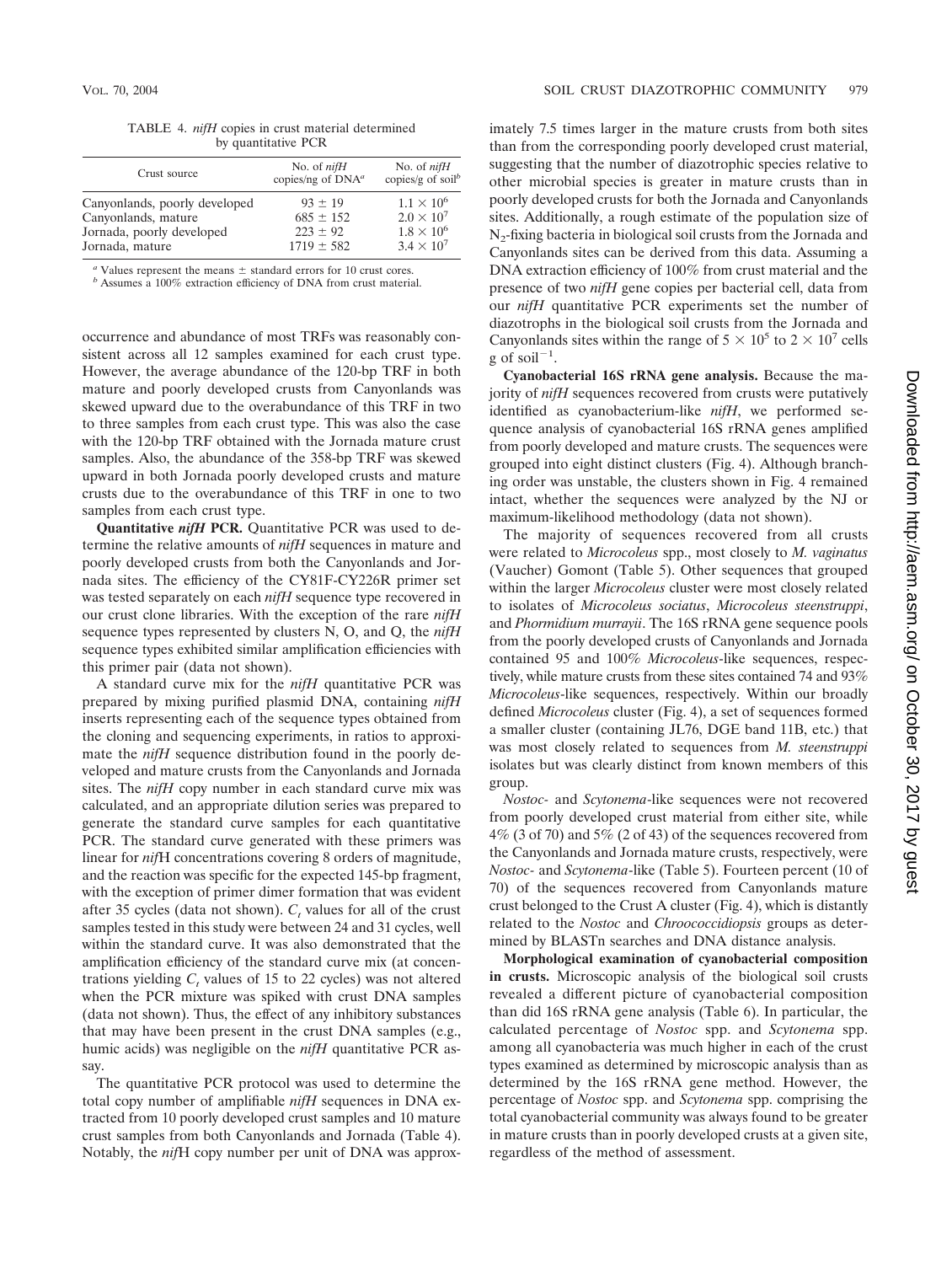

# 0.02 substitutions/site

FIG. 4. Dendrogram of the cyanobacterial 16S rRNA gene sequences from biological soil crusts. The dendrogram was constructed using the minimum evolution function of the software program MEGA version 2.1, utilizing the NJ method to construct the initial tree. Distances were calculated with the Kimura two-parameter algorithm and pairwise deletion of gaps and missing data. Bootstrap values from 100 resamplings are shown as a percentage above internal nodes if larger than 50. The 16S rRNA gene sequence from *Gloeobacter violaceus* was used as the outgroup. Prominent sequence clusters were labeled and are shown on the right. Sequences recovered from soil crusts in this study are labeled in bold: CL, Canyonlands poorly developed; CD, Canyonlands mature; JL, Jornada poorly developed; JD, Jornada mature. Sequences with symbols were recovered from soil crusts from the Colorado Plateau in previous studies:  $\bullet$  (23) and  $\bullet$  (37).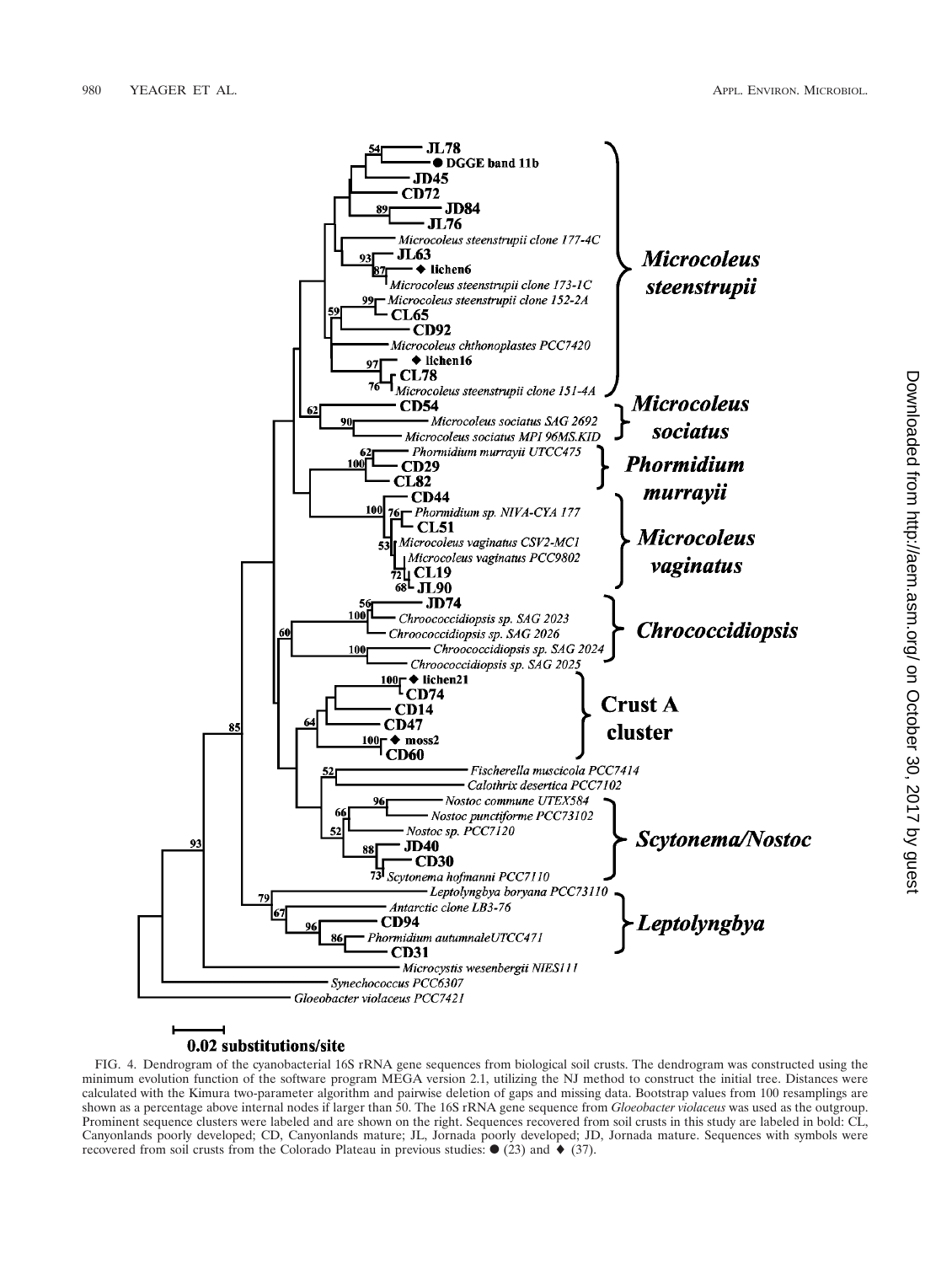TABLE 5. Distribution of cyanobacterium 16S rRNA gene sequence clusters in biological soil crusts

|                                       | % of sequences in cluster for crust source |                        |                                 |                    |
|---------------------------------------|--------------------------------------------|------------------------|---------------------------------|--------------------|
| 16S rRNA gene<br>cluster <sup>a</sup> | Canyonlands,<br>poorly<br>developed        | Canyonlands,<br>mature | Jornada,<br>poorly<br>developed | Jornada,<br>mature |
| M. vaginatus                          | 92                                         | 53                     | 80                              | 44                 |
| M. steenstrupii                       | 3                                          | 17                     | 18                              | 37                 |
| M. sociatus                           | 3                                          | 3                      | 2                               | 9                  |
| P. murrayii                           |                                            | 3                      |                                 |                    |
| Nostoc/Scytonema                      |                                            |                        |                                 | 5                  |
| Crust A                               |                                            | 14                     |                                 |                    |
| Chroococcidiopsis                     |                                            |                        |                                 | 5                  |
| Leptolyngba                           |                                            | 4                      |                                 |                    |
| Other                                 | 0                                          |                        |                                 |                    |
| Total $(\%)$                          | 103                                        | 99                     | 100                             | 100                |
| Total $(n)$                           | 73                                         | 70                     | 51                              | 43                 |

*<sup>a</sup>* Sequences were assigned to clusters based on phylogenetic analysis as illustrated in Fig. 4 and inspection of sequence similarities.

## **DISCUSSION**

Biological soil crusts are thought to play an important role in nitrogen deposition in arid and semiarid ecosystems. However, characterization of the diazotrophic community associated with the crusts has been largely limited to culture- and microscopy-based investigations. To more systematically investigate the  $N_2$ -fixing communities in biological soil crusts, we employed a polyphasic molecular approach, utilizing T-RFLP, clone sequencing, and quantitative PCR to examine these complex assemblages. By comparing *nifH* T-RFLP and *nifH* sequencing data sets, we were able to match abundant TRF peaks with *nifH* sequence types with a reasonable degree of confidence and thus examine the composition and relative abundance of  $N<sub>2</sub>$ -fixing microorganisms within two successional stages of soil crusts from both the Colorado Plateau and Chihuahuan Desert.

The majority of *nifH* sequences retrieved from both sites ( $>90\%$  by sequence analysis,  $>80\%$  by T-RFLP analysis) were most closely related to *Nostoc*-type *nifH*. Although several *Nostoc* sequence types constituted a significant proportion of the *nifH* pool recovered in this study (cluster F, Canyonlands; A, J, and K for Jornada), 12 distinct *Nostoc*-type sequence types were identified. Additionally, the *nifH* T-RFLP data (Table 3) indicated that the composition of the  $N_2$ -fixing community remained fairly uniform across a given site (approximately 1 acre**)** regardless of crust type (poorly developed or mature), with the exception of the rare occurrence of organisms containing *nifH* sequences represented by the 120- and 358-bp TRFs (clusters O and P). Because the 120- and 358-bp TRFs most likely represent *nifH* sequences most closely related to those from  $\alpha$ -proteobacterium species known primarily as rhizosphere-dwelling microbes, it is possible that these sequences were obtained from organisms associated with a very small root section or other unseen piece of plant debris.

Unquestionably, *nifH* analysis is a powerful method of examining natural assemblages of  $N<sub>2</sub>$ -fixing organisms; however, it does have limitations. For example, even though phylogenetic relationships based on *nifH* sequences are largely congruent with those obtained from 16S rRNA gene data (47, 50),

TABLE 6. Cyanobacterium composition by morphotype in biological soil crusts

|                              | % Composition for crust source <sup>a</sup> |                        |                                 |                    |
|------------------------------|---------------------------------------------|------------------------|---------------------------------|--------------------|
| Cyanobacterium<br>morphotype | Canyonlands,<br>poorly<br>developed         | Canyonlands,<br>mature | Jornada,<br>poorly<br>developed | Jornada,<br>mature |
| Microcoleus spp.             | $85.4 \pm 12$                               | $71.6 \pm 9$           | $85.4 + 4$                      | $49.2 \pm 19$      |
| <i>Nostoc</i> spp.           | $14.3 \pm 12$                               | $24.3 \pm 8$           | $8.7 \pm 3$                     | $17.2 \pm 15$      |
| Scytonema spp.               | $0.3 \pm 1$                                 | $4.1 + 4$              | $2.4 + 3$                       | $33.6 \pm 20$      |

 $a$  Percent composition is reported as the mean  $\pm$  standard error (Canyonlands,  $n = 8$ ; Jornada,  $n = 5$ ; see Materials and Methods).

the *nifH* sequences recovered in the present study cannot be assigned to a given species with absolute certainty. Indeed, a phylogenetically diverse cluster of 16S rRNA gene sequences (Crust A cluster) was identified in this study (and in a previous study [37]) that may represent species capable of  $N_2$ fixation, given its phylogenetic relationship to the *Nostoc* and *Chroococcidiopsis* groups (Fig. 4). However, we find it unlikely that a significant proportion of the *nifH* sequences recovered in this study belong to members of the Crust A cluster, because Crust A-type sequences were found only in Canyonlands mature crusts, whereas almost all *nifH* sequences obtained from Canyonlands mature crusts were equally abundant in poorly developed crust material. The occurrence of multiple *nifH* gene copies in diazotrophic bacteria can also introduce confounding factors for phylogenetic analysis based on *nifH* sequences (49). To address these issues, efforts are currently under way to culture  $N_2$ -fixing cyanobacteria from the crusts and to link 16S rRNA gene sequences and *nifH* sequences to single organisms.

Our *nifH* PCR primers and protocol are capable of amplifying a wide variety of *nifH* sequence types, including many bacterial species unrelated to the cyanobacteria. In soils at 30-cm depth and in association with grass rhizospheres at Canyonland sites, we found the *nifH* sequences to be primarily composed of *Paenibacillus* types, *Rhodobacter* types, and a cluster of novel, deeply branching *nifH* sequences (C. M. Yeager and C. R. Kuske, unpublished data). *anfH* sequence types were also recovered from those soils. Soils from a Ponderosa pine forest were found to have a completely different composition when compared to the soil crusts reported here, where less than 0.5% of the *nifH* sequences were cyanobacterial (C. M. Yeager, D. E. Northup, and C. R. Kuske, unpublished data).

Overall, our observations provide compelling evidence that nitrogen fixation is predominantly carried out by a collection of heterocystous cyanobacteria, presumably *Nostoc* or closely related species, in both poorly developed and mature crusts at the Canyonlands and Jornada sites. In accordance with these results, we have measured rates of  $N<sub>2</sub>$  fixation in these crust types under both lighted and dark conditions (Belnap, unpublished data), with the highest rates occurring in the light. Upon darkening, rates are maintained for a few hours, declining to zero within 4 to 6 h (despite moisture being kept constant). These findings are consistent with other studies of  $N_2$  fixation in cyanobacteria, where it has been hypothesized that carbon is depleted over time in the dark and thus ultimately limits dark  $N_2$  fixation in these organisms (29, 36). Were heterotrophic fixation an important process in these soil crusts, a substantial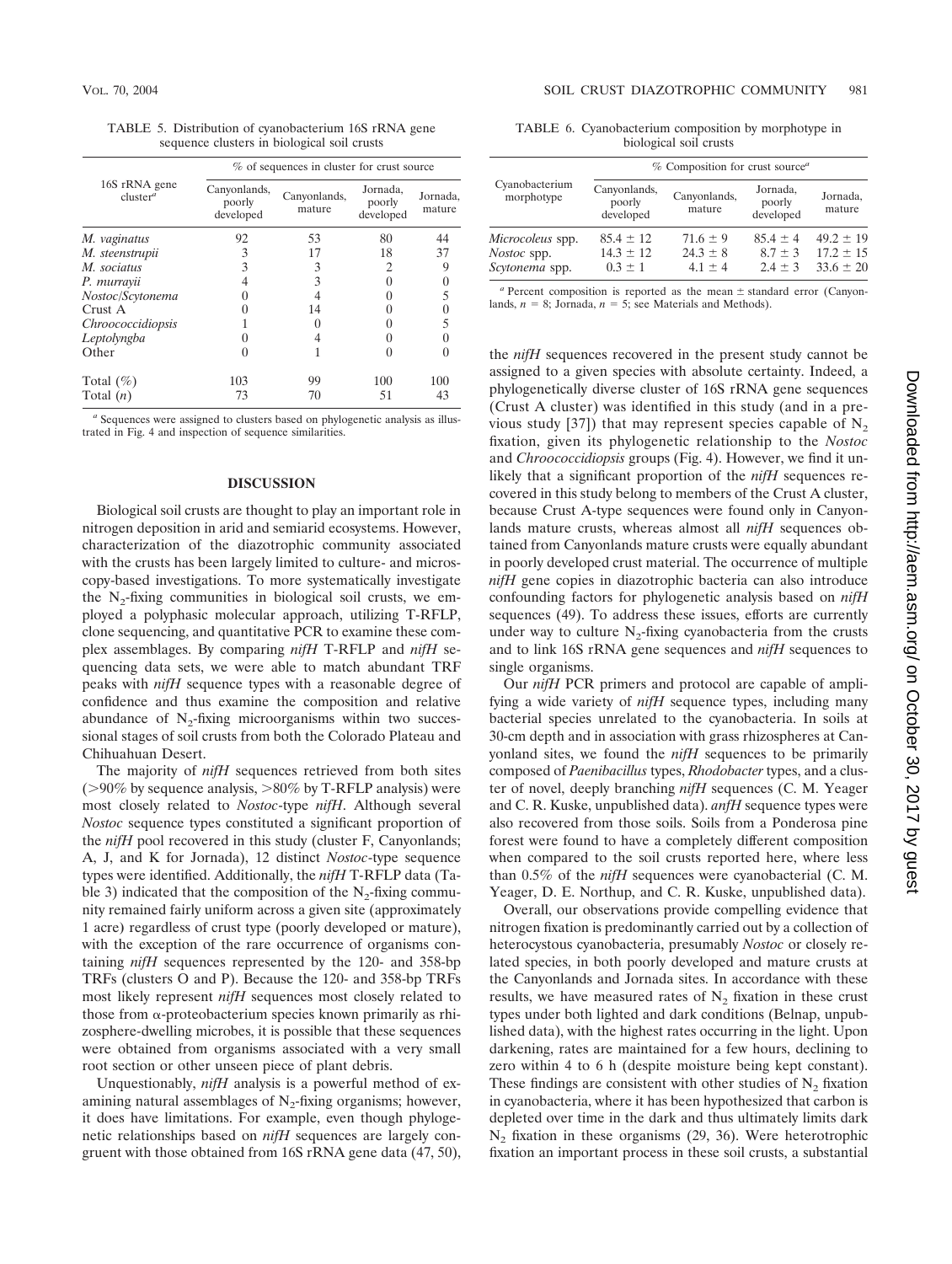decline in activity would not be expected to occur under darkened conditions within 4 to 6 h.

Although the composition of the diazotrophic community did not differ appreciably between poorly developed and mature crusts at either the Canyonlands site or the Jornada site, real-time PCR data suggested that the diazotroph population size did vary between crust types. The *nifH* copy number was approximately 7.5-fold higher in DNA extracted from mature crusts than from an equivalent amount of DNA extracted from poorly developed crusts at both the Canyonlands and Jornada sites. Our results indicate that not only does the total microbial population increase during the progression from poorly developed to mature crust (as measured by total extracted DNA) but the proportion of the diazotrophs within the microbial community increases as well. A proliferation of an existing  $N<sub>2</sub>$ -fixing community during the transition from a poorly developed crust to a mature crust could explain the observed increase in nitrogenase activity in mature crusts relative to poorly developed crusts. However, it should be noted that nitrogenase activity and/or expression could be differentially controlled in the poorly developed crusts versus the mature crusts because of differences in localized conditions, such as levels of  $O_2$ , NH<sub>3</sub>, or pH. In other words, the nitrogenase activity per *nifH* copy number may differ between the two crust types.

In N-limited terrestrial ecosystems,  $N_2$ -fixing organisms often serve as abundant and early colonizers that then give way to other species over time (43). However, our study and previous microscopic and molecular studies demonstrate that the cyanobacterial community in poorly developed desert crusts is composed almost exclusively of species closely related to *M. vaginatus* (Vaucher) Gomont (1, 23, 37). *M. vaginatus* is not known to fix  $N<sub>2</sub>$  (38, 39), and we found no evidence from our *nifH* sequence analysis to support the idea that an abundant, heterotrophic,  $N_2$ -fixing organism(s) forms a consortial relationship with *M. vaginatus* (39).

In soil crusts the large and mobile *M. vaginatus* secretes copious amounts of polysaccharide-based sheath material that glues soil particles together, counteracting erosional forces and providing a stable microhabitat for other species (7, 8, 23). In addition, sheath material from *M. vaginatus* can hold up to eight times its weight in water, dramatically increasing the water-holding capacity of desert soils and effectively, the time period in which *M. vaginatus* and other microorganisms are metabolically active following a precipitation event (7, 12). This sheath material also binds essential nutrients in a manner that prevents leaching downwards into the soil profile but that is still readily available for uptake by organisms (8). Thus, the soils at our study sites are not initially dominated by  $N_2$ -fixing organisms but instead are dominated by one that can tolerate the nutrient-poor and unstable soils of these arid regions. Our results, in combination with those from other studies (11, 22), suggest that it is not until after *M. vaginatus* has engineered the soil landscape that the  $N_2$ -fixing community is able to proliferate and enrich the surrounding soil with N.

In terrestrial ecosystems where cyanobacteria proliferate, such as deserts, grasslands, tundra, and various open woodlands, the ecological controls of biological  $N<sub>2</sub>$ -fixing activity have been well studied and are, for the most part, remarkably similar (2). Foremost, sufficient levels of moisture, followed by light and favorable temperatures, are required for optimal rates of N<sub>2</sub> fixation. Other factors influencing rates of biological  $N<sub>2</sub>$  fixation in cyanobacterium-dominated communities include season, pH, salinity, soil chemistry, grazing, snow cover, and organismal interactions. However, little is known about the factors controlling diazotrophic community structure in these ecosystems. Indeed, one of the major uncertainties associated with global climate change models is the response of  $N_2$ -fixing communities to various permutations and the resulting effect on ecosystem biogeochemistry (42). Using *nifH* T-RFLP, clone sequencing, and real time PCR, we have established a baseline from which we can effectively track the composition and abundance of  $N<sub>2</sub>$ -fixing organisms within biological soil crusts at our study sites. We intend to use these tools and baseline data to analyze the cause-and-effect relationships between environmental changes (particularly those involving temperature and moisture) and the structure and function of  $N<sub>2</sub>$ -fixing communities within biological soil crusts.

### **ACKNOWLEDGMENTS**

Funding was provided by the U.S. Department of Energy's Office of Science through its Program for Ecosystem Research.

We thank the JGI Sequencing Group at LANL for providing sequencing services and Bernadette Graham for microscopy work. Also, we are indebted to the "dirt diggers," Heath Powers, Deb Neher, Jeff Herrick, and Justin Van Zee, for their colossal efforts in the field.

### **REFERENCES**

- 1. **Anderson, D. C., and S. R. Rushforth.** 1976. The cryptogamic flora of desert soil crusts in southern Utah, USA. Nova Hedwigia **28:**691–729.
- 2. **Belnap, J.** 2001. Factors influencing nitrogen fixation and nitrogen release in biological soil crusts, p. 241–261. *In* J. Belnap and O. L. Lange (ed.), Biological soil crusts: structure, function, and management, vol. 150. Springer-Verlag, Berlin, Germany.
- 3. **Belnap, J.** 2002. Nitrogen fixation in biological soil crusts from southeast Utah, USA. Biol. Fertil. Soils **35:**128–135.
- 4. **Belnap, J.** 1994. Potential role of cryptobiotic soil crust in semiarid rangelands, p. 179–185. *In* S. B. Monsen and S. G. Kitchen (ed.), Proceedings ecology and management of annual rangelands. USDA Forest Service, Intermountain Research Station, Ogden, Utah.
- 5. **Belnap, J.** 1996. Soil surface disturbances in cold deserts: effects on nitrogenase activity in cyanobacterial-lichen soil crusts. Biol. Fertil. Soils **23:**362– 367.
- 6. **Belnap, J., and D. Eldridge.** 2001. Disturbance and recovery of biological soil crusts, p. 363–383. *In* J. Belnap, and O. L. Lange (ed.), Biological soil crusts: structure, function, and management, vol. 150. Springer-Verlag, Berlin, Germany.
- 7. **Belnap, J., and J. S. Gardner.** 1993. Soil microstructure in soils of the Colorado Plateau: the role of the cyanobacterium *Microcoleus vaginatus.* Great Basin Nat. **53:**40–47.
- 8. **Belnap, J., and O. L. Lange (ed.).** 2001. Biological soil crusts: structure, function, and management, vol. 150. Springer-Verlag, Berlin, Germany.
- 9. **Belnap, J., K. T. Harper, and S. D. Warren.** 1994. Surface disturbance of cryptobiotic soil crusts: nitrogenase activity, chlorophyll content and chlorophyll degradation. Arid Soil Res. Rehabil. **8:**1–8.
- 10. **Beymer, R. J., and J. M. Klopatek.** 1991. Potential contribution of carbon by microphytic crusts in pinyon-juniper woodlands. Arid Soil Res. Rehabil. **5:**187–198.
- 11. **Bowker, M. A., S. C. Reed, J. Belnap, and S. L. Phillips.** 2002. Temporal variation in community composition, pigmentation, and  $F_v/F_m$  of desert cyanobacterial soil crusts. Microb. Ecol. **43:**13–25.
- 12. **Brock, T. D.** 1975. Effect of water potential on a *Microcoleus* from a desert crust. J. Phycol. **11:**316–320.
- 13. **Burke, D. H., J. E. Hearst, and A. Sidow.** 1993. Early evolution of photosynthesis—clues from nitrogenase and chlorophyll iron proteins. Proc. Natl. Acad. Sci. USA **90:**7134–7138.
- 14. **Castenholz, R. W., and F. Garcia-Pichel.** 2000. Cyanobacterial responses to UV-radiation, p. 591–611. *In* B. A. Whitton and M. Potts (ed.), The ecology of cyanobacteria: their diversity in time and space. Kluwer Academic Publishers, Dordrecht, The Netherlands.
- 15. **Chien, Y.-T., and S. H. Zinder.** 1994. Cloning, DNA sequencing, and characterization of a *nifD*-homologous gene from the archeon *Methanosarcina barkeri* 227 which resembles *nifD1* from eubacterium *Clostridium pasteurianum.* J. Bacteriol. **176:**6590–6598.